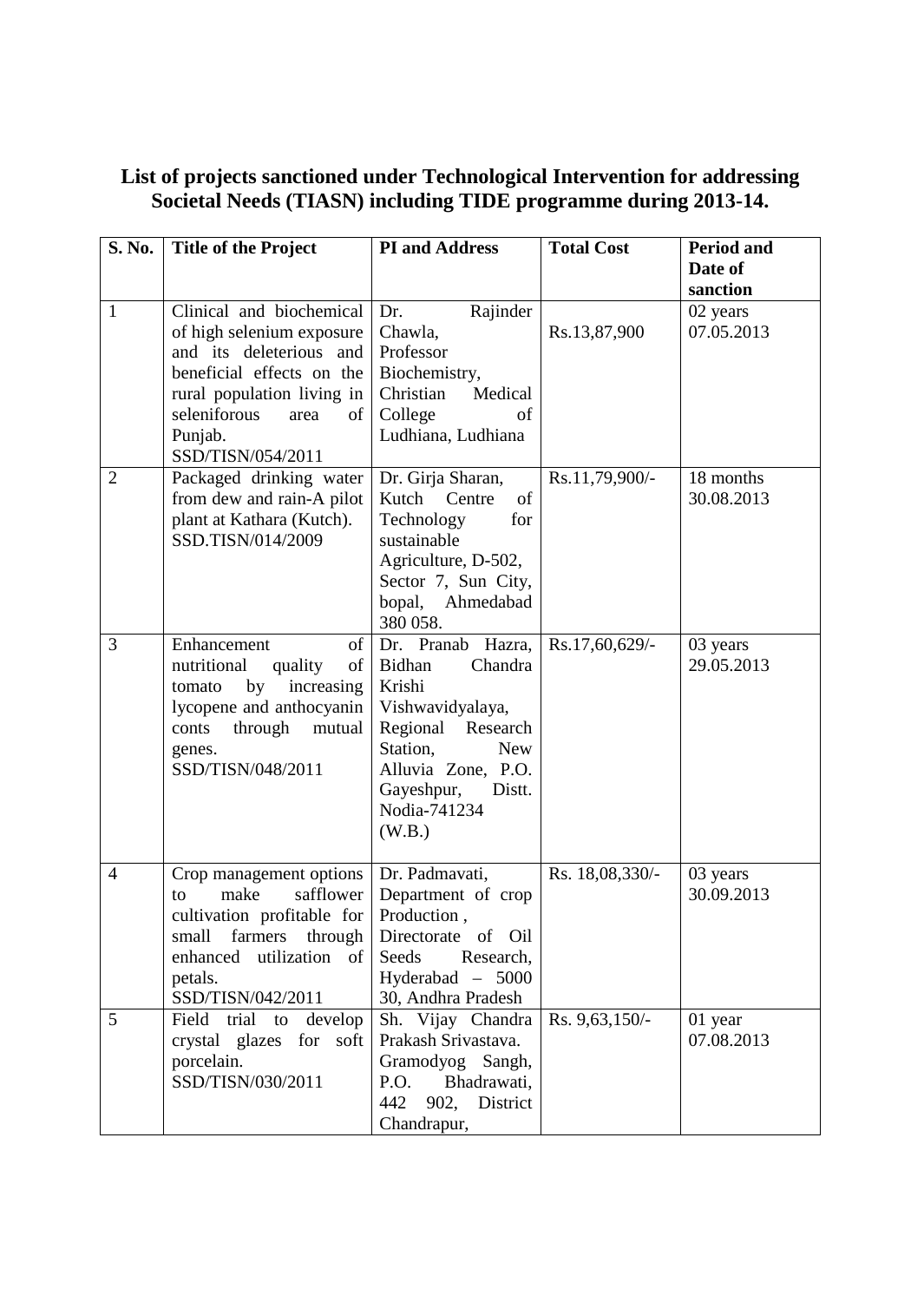|                |                                                                                                                                                                | Maharashtra                                                                                                                                                                                                                                                  |                |                        |
|----------------|----------------------------------------------------------------------------------------------------------------------------------------------------------------|--------------------------------------------------------------------------------------------------------------------------------------------------------------------------------------------------------------------------------------------------------------|----------------|------------------------|
| 6              | Bio-char production and<br>its evaluation as input for<br>based sustainable<br>farm<br>agriculture in degraded<br>and marginal dry lands.<br>SSD/TISN/034/2011 | Dr. P Sugumarana,<br>Shri<br><b>AMM</b><br>Murugappa Chettiar<br>Research<br>Centre,<br>Tramani, Chennai -<br>113.<br>600<br>Tamil<br>Nadu.                                                                                                                  | Rs.15,39,824/- | 02 years<br>17.06.2013 |
| $\overline{7}$ | farm<br>agricultural<br>On<br>resource management for<br>enhancing livelihood of<br>the farming community in<br>Malaprabha Project.<br>SSD/TISN/015/2010       | Dr.<br>V.S.<br>Doddamani,<br>Institute for Studies<br>on Agriculture<br>$\&$<br>Rural<br>Development<br>(ISARD),<br>Belgaum Road,<br>Dhrawad - 580 008.<br>Karnataka                                                                                         | $5,00,200/$ -  | 02 years<br>18.07.2013 |
| 8              | Research<br>and<br>development unit for dead<br>mollusk seashell products<br>in K.K. Distt.<br>SSD/TISN/020/2010                                               | Dr.<br>V.<br>Sivaramakrishnan,<br>Education<br>Human<br>and<br>Action<br>for<br>Liberalization<br>22C,<br>Movement,<br>Scott Nagar,<br>Near<br>Scott<br>Christian<br>college Nagar Coil -<br>629<br>003,<br>Kanya<br><b>Dsitrict</b><br>Kumari<br>Tamil Nadu | 19,15,623/-    | 02 years<br>03.12.2013 |
| 9              | Economic empowerment<br>of tribal women through<br>tassar Sericulture.<br>SSD/TISN/035/2011                                                                    | Dr. Sunil K. Mishra,<br>Scientist C, Biology<br>Division,<br>Indian Institute<br>of<br>Chemical<br>Technology<br>(ICT)<br>Hyderabad<br>500<br>607.                                                                                                           | Rs.19,18,761/- | 03 years<br>17.06.2013 |
| 10             | Development<br><sub>of</sub><br>intervention for manual<br>load carrying on Indian<br>farmers.<br>SSD/TISN/039/2011                                            | Dr Adarsh Kumar,<br>Principal<br>Scientist,<br>Division<br>οf<br>Agricultural<br>Engineering,<br>Indian Agricultural                                                                                                                                         | Rs.25,63,527/- | 03 years<br>26.04.2013 |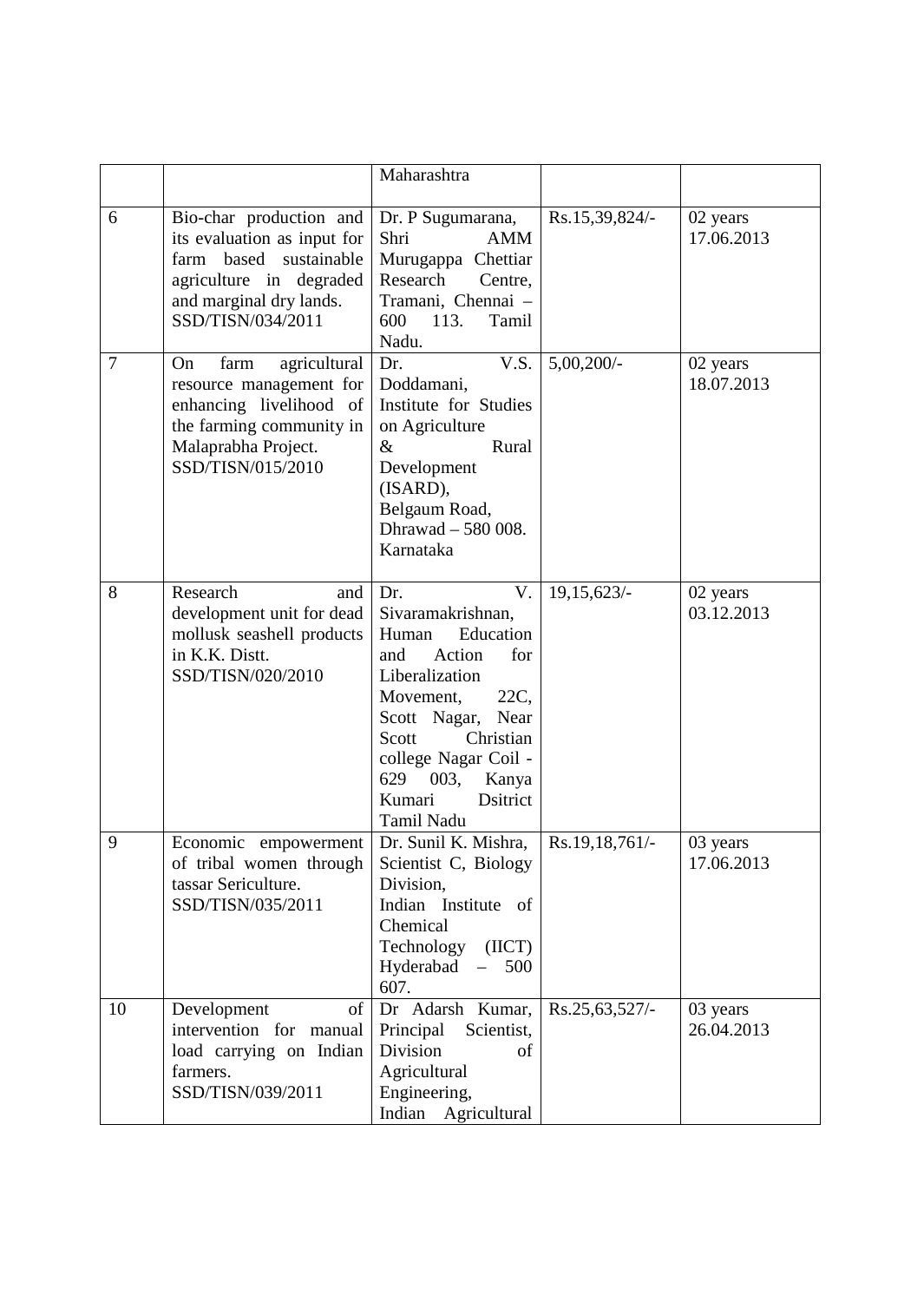|     |                                                                                                                                                                                                                        | Research<br>Institute,<br>Pusa, New Delhi -<br>110012                                                                                                                                                                            |                   |                         |
|-----|------------------------------------------------------------------------------------------------------------------------------------------------------------------------------------------------------------------------|----------------------------------------------------------------------------------------------------------------------------------------------------------------------------------------------------------------------------------|-------------------|-------------------------|
| 11  | Design for development,<br>design with science and<br>technology application for<br>rural development in the<br>Surenderanagar Distt.<br>SSD/TISN/028/2010                                                             | Sh. Abhay Kothari<br>Manthan<br>Educational<br>Programme Society,<br>Ahmedabad<br>380015,<br>India,<br>Ahmedabad.                                                                                                                | 25,45,163/-       | 03 years<br>11.12.2013  |
| 12. | <b>Empowerment of Artisans</b><br>in Mountain Ecosystem<br>S<br>T<br>through<br>$\&$<br>Intervention.<br>SEED/TISN-2/002/2010                                                                                          | Dr. Rakesh Kumar,<br>Himalayan<br>Environmental<br><b>Studies</b><br>and<br>Conservation<br>Organization<br>(HESCO),<br>Village:<br>Shuklapur,<br>P.O.<br>Ambiwala<br>via<br>Premnagar,<br>Dehradun,<br>Uttrakhand<br>248<br>001 | Rs. 50, 14, 250/- | 03 years<br>07.06.2013  |
| 13. | Krishi<br>Utthan<br>Development<br>and<br>promotion of eco friendly<br>low<br>external<br>input<br>agricultural technologies<br>for small and marginal<br>farmers.<br>SP/WS/39/2008                                    | Dr. Yashwant Singh,<br>UTTHAN,<br>Vill.<br>Akataha (Dari) Post<br>- Chhapauli,<br>Distt. Deoria, Uttar<br>Pradesh                                                                                                                | Rs.11,13,000/-    | 03 Years<br>14.08.2013  |
| 14. | Reducing the migration<br>period of the Raika<br><b>Community of Pokhran</b><br><b>Tehsil of Jaisalmer</b><br>district by intervention of<br>scientific technology of<br>sheep rearing<br>SEED/TIASN/ASAR-<br>016/2012 | Sh.<br>Rajan<br>Chaudhary,<br>Shikshit<br>Rojgar<br>Kendra Prabandhak<br>Samiti<br>$1/129$ ,<br>Housing<br>Board,<br>Jhunjhunu,<br>Rajasthan.                                                                                    | Rs. 15,93,750/-   | 02 years<br>10.12.2013  |
| 15. | Harvesting processing<br>and value addition of<br>Acacia Senegal plants<br>(Kumat) in Deedwana<br>Tehsil of Nagaur District                                                                                            | Shri. Rohitas Yadav,<br><b>SAMAGRA VIKAS</b><br>SANSTHAN,<br>10/170<br><b>New</b><br>Housing<br>Board,                                                                                                                           | Rs 4,33,971/-     | 18 months<br>30.04.2013 |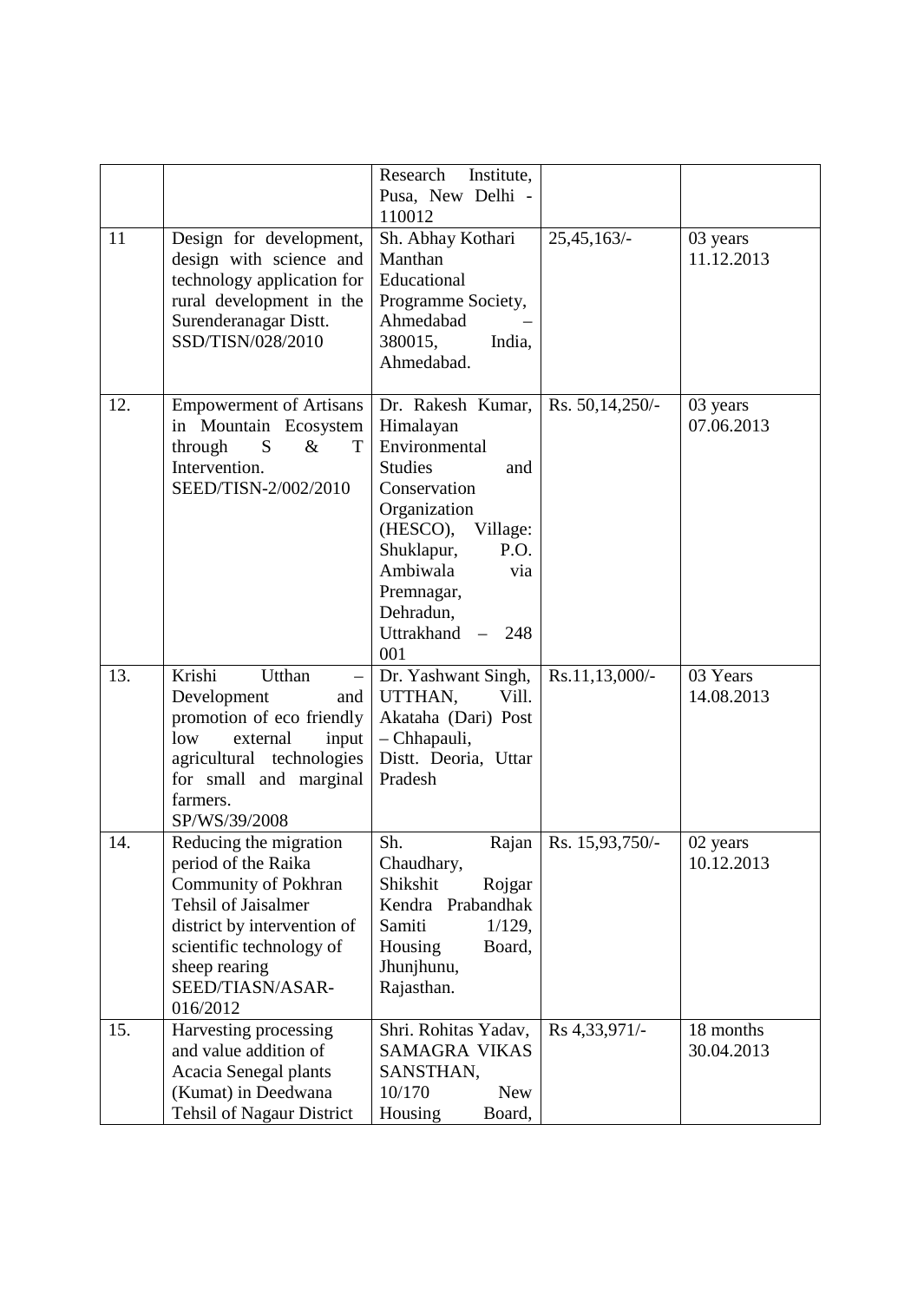|                                                                           | Rajasthan.<br>SEED/TIASN/ASAR-                                                                                                                                                                      | Jhunjhunu,<br>Rajasthan                                                                                                                                            |                |                          |  |  |
|---------------------------------------------------------------------------|-----------------------------------------------------------------------------------------------------------------------------------------------------------------------------------------------------|--------------------------------------------------------------------------------------------------------------------------------------------------------------------|----------------|--------------------------|--|--|
|                                                                           | 004/2012                                                                                                                                                                                            |                                                                                                                                                                    |                |                          |  |  |
| <b>Technology Interventions for Disabled and Elderly (TIDE) Programme</b> |                                                                                                                                                                                                     |                                                                                                                                                                    |                |                          |  |  |
| 1.                                                                        | Neuro Feedback training<br>for elderly persons with A)<br>Parkinson's disease and B)<br>increased stress level.<br>(SSD/TISN/049/2011-G)                                                            | M. Kalaivani<br><b>Jerusalem Education Trust</b><br>Velachery Main<br>Road,<br>Pallikarani, Chennai, Tamil<br>Nadu-600 100.                                        | Rs.20,44,101/- | 03 years<br>26.06.2013.  |  |  |
| 2.                                                                        | Design and Development of<br>Hip Protective Devices.<br>(SSD/TISN/023/2009-TIE<br>[G]                                                                                                               | Dr. Rajeh Malhotra<br>Professor Department of<br>Orthopedics,<br>AIIMS,<br>Ansari Nagar, New Delhi-<br>110 029.                                                    | Rs.8,58,960/-  | 03 years<br>08.07.2013.  |  |  |
| 3.                                                                        | Development of a Low-<br>Cost<br>Electronics<br>Refreshable Braille Display<br>for the Visually Impaired.<br>No.SEED/TIDE/007/2012<br>(G)                                                           | Prof. P. V. Madhusudhan<br>Department<br>of<br>Rao,<br>Mechanical<br>Engineering,<br>Indian Institute<br>of<br>Technology, Delhi, Hauz<br>Khas, New Delhi-110 016. | Rs.37,76,622/- | 02 years<br>16.09.2013   |  |  |
| 4.                                                                        | Design and development of<br>assistive device<br>for<br>an<br>public bus access for the<br>impaired.<br>visually<br>No.<br>SEED/TIDE/008/2012 (G)                                                   | Prof. M. Balakrishnan<br>Department of Computer<br>Science and Engineering,<br>Institute<br>Indian<br>of<br>Technology Delhi, Hauz<br>Khas, New Delhi-110 016      | Rs.35,09,961/- | 18 months<br>07.11.2013  |  |  |
| 5.                                                                        | Carom Board for the Age<br>Old Persons and Disabled.<br>(SSD/TISN/002/2012-TIE)                                                                                                                     | Dr. Milan Dass<br>Mother Mary Educational<br>Trust (MMET),<br>Angu Nagar, Collectorate<br>Post, Dindigul-624<br>004,<br>Tamil Nadu.                                | Rs.9,02,280/-  | 18 months<br>26.11.2013. |  |  |
| 6.                                                                        | Design and Development of<br>heating/cooling pads, foot<br>warmer and thermal jackets<br>based on Phase<br>Change<br>Materials (PCMs)<br>for<br>(No.<br>old<br>aged persons.<br>SEED/TIDE/017/2012) | Dr. Atul Sharma<br>Rajiv Gandhi Institute<br>of<br>Petroleum<br>Technology<br>(RGIPT), Ratapur Chowk,<br>Rae Bareli-229 316,<br>Uttar<br>Pradesh.                  | Rs.6,34,200/-  | 01 year<br>26.11.2013    |  |  |
| 7.                                                                        | Augmentation of Cognitive<br>Remediation<br>in<br>Schizophrenia<br>with<br>Transcranial<br>Magnetic<br>Stimulation: A Randomized<br>Controlled Trial.                                               | Dr. Jagadisha Thirthali<br><b>Additional Professor</b><br>Department of Psychiatry,<br>National<br>Institute<br>of<br>Mental<br>Health<br>&<br>Neurosciences       | Rs.59,85,200/- | 01 year<br>26.11.2013    |  |  |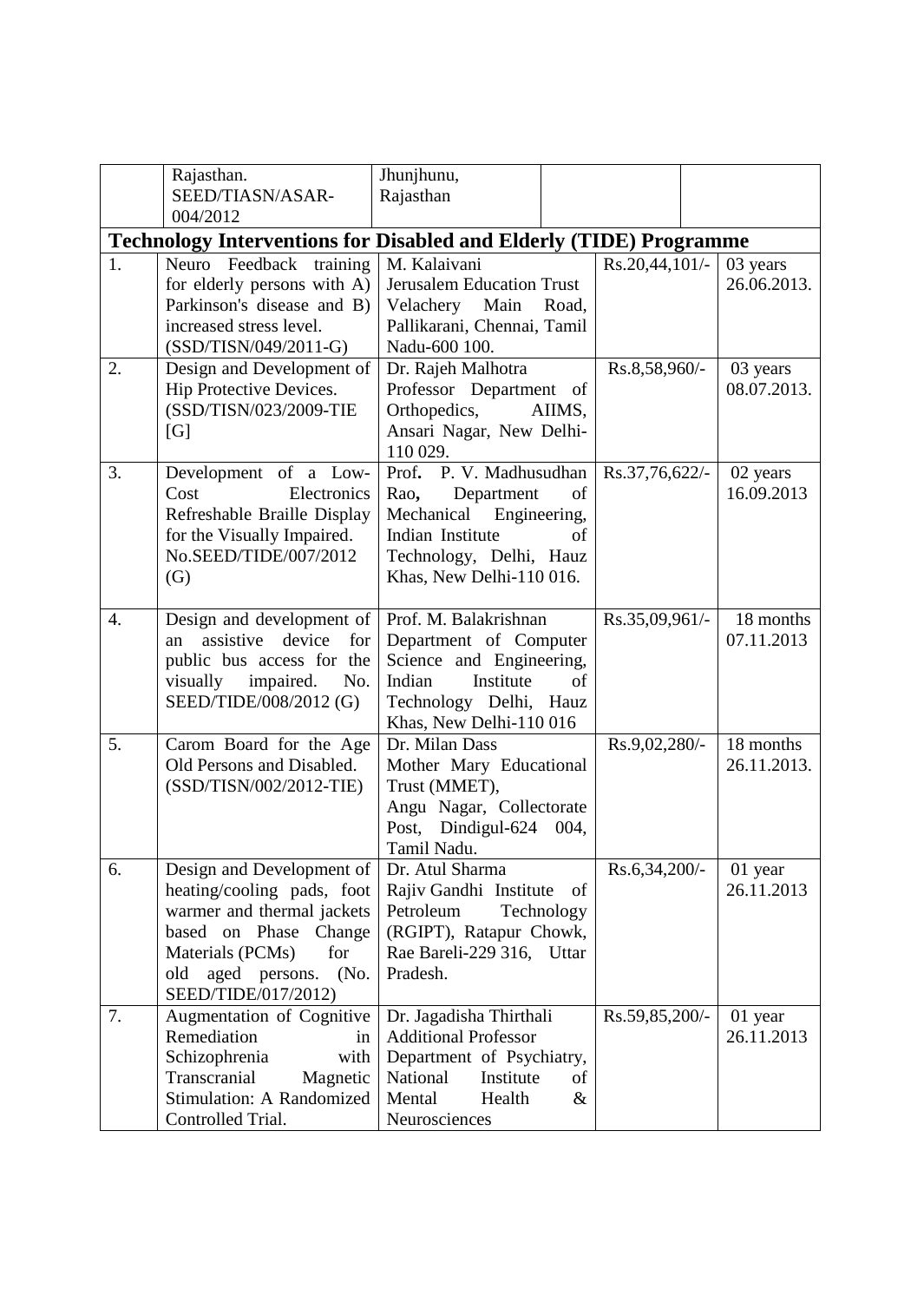|                                                    | No. SSD/TISN/007/2012 -                         | (NIMHANS), Hosur Road,                     |                |            |  |
|----------------------------------------------------|-------------------------------------------------|--------------------------------------------|----------------|------------|--|
|                                                    | THE (G)                                         | P.B. No.2900, Bangalore-                   |                |            |  |
|                                                    |                                                 | 560 029, Karnataka.                        |                |            |  |
| 8.                                                 | of<br>Healthcare<br>Elderly                     | Dr. R.M.Nair                               | Rs.38,21,084/- | 02 years   |  |
|                                                    | Person through Science and                      | Bapu Nature Cure Hospital                  |                | 26.11.2013 |  |
|                                                    | Technology Intervention of                      | & Yogashram,<br>Gandhi                     |                |            |  |
|                                                    | Naturopathy<br>and Yoga.                        | Nidhi, Patparganj, Mayur                   |                |            |  |
|                                                    | No.SSD/TISN/065/2011-                           | Vihar Phase-I, New Delhi-                  |                |            |  |
|                                                    | THE (G)                                         | 110 091.                                   |                |            |  |
| 9.                                                 | Improving<br>health<br>care                     | Dr.<br>Sulochana<br>Ganapati               | Rs.9,56,560/-  | 01 year    |  |
|                                                    | behaviour<br>seeking<br>of                      | <b>Bhat</b>                                |                | 16.12.2013 |  |
|                                                    | elderly<br>for<br>women                         | Council<br>Central<br>for                  |                |            |  |
|                                                    | urogenital<br>symptoms-an                       | Research<br>Ayurvedic<br>in                |                |            |  |
|                                                    | integrative<br>public health                    | Sciences<br>(CCRAS),                       |                |            |  |
|                                                    | initiative.                                     | Nehru<br>Jawahar<br>Lal                    |                |            |  |
|                                                    | No. SSD/TISN/003/2012 -                         | Chiktsa<br>Bhartiya<br>Evam                |                |            |  |
|                                                    | THE (G)                                         | Homoeopathy Anusandhan                     |                |            |  |
|                                                    |                                                 | Bhawan,<br>$N0.61-65,$                     |                |            |  |
|                                                    |                                                 | Institutional<br>Area,                     |                |            |  |
|                                                    |                                                 | $\mathbf{D}'$<br>Opposite<br>Block,        |                |            |  |
|                                                    |                                                 | Janakpuri, New Delhi-110                   |                |            |  |
|                                                    |                                                 | 058.                                       |                |            |  |
| 10.                                                | Development of a Coherent                       | Mrs. K. Padma Vasavi                       | Rs.36,04,009/- | 03 years   |  |
|                                                    | Communication<br>System                         | Department of Electronics                  |                | 26.12.2013 |  |
|                                                    | [CCS] for Comatose and                          | and Instrumentation                        |                |            |  |
|                                                    | Elderly and People with                         | Shri Vishnu Engineering                    |                |            |  |
|                                                    | Mutiple Disabilities.<br>No.SEED/TIDE/024/2013- | for<br>College<br>Women,<br>Bhimavaram-534 |                |            |  |
|                                                    | G                                               | 202,<br>Andhra Pradesh.                    |                |            |  |
| 11.                                                | of<br>Development                               | Dr.A.Raghunath                             | Rs.41,46,710/- | 03 years   |  |
|                                                    | Educational<br>suite<br>for                     | Department of Information                  |                | 05.03.2014 |  |
|                                                    | training visually impaired                      | Technology,<br>Vignan's                    |                |            |  |
|                                                    | students<br>in<br>computer                      | Foundation for<br>Science,                 |                |            |  |
|                                                    | programming<br>and                              | Technology & Research,                     |                |            |  |
|                                                    | information<br>technology                       | Vignan<br>University,                      |                |            |  |
|                                                    | skills.                                         | Vadlamudi-522<br>213,                      |                |            |  |
|                                                    | No.SEED/TIDE/003/2012-                          | Guntur District,<br>Andhra                 |                |            |  |
|                                                    | G                                               | Pradesh.                                   |                |            |  |
| <b>Scheme for Young Scientist and Technologist</b> |                                                 |                                            |                |            |  |
| 1                                                  | A study on the potentiality                     | Ms.<br>Archana Chatterjee,                 | Rs.11,22,848/- | 02 years   |  |
|                                                    | of AM fungi in cultivation                      | Vivekananda Institute of                   |                | 22.04.2013 |  |
|                                                    | of betelvine and promotion                      |                                            |                |            |  |
|                                                    | of entrepreneur as<br>AM                        | Biotechnology<br>Sri                       |                |            |  |
|                                                    | producer<br>fungi<br>in                         | Ramakrishna<br>Ashram,                     |                |            |  |
|                                                    | Sundarban<br>West<br>area,                      | Nimpith,<br>p.O.Nimpith                    |                |            |  |
|                                                    | Bengal.                                         | Ashram, Dist - South 24                    |                |            |  |